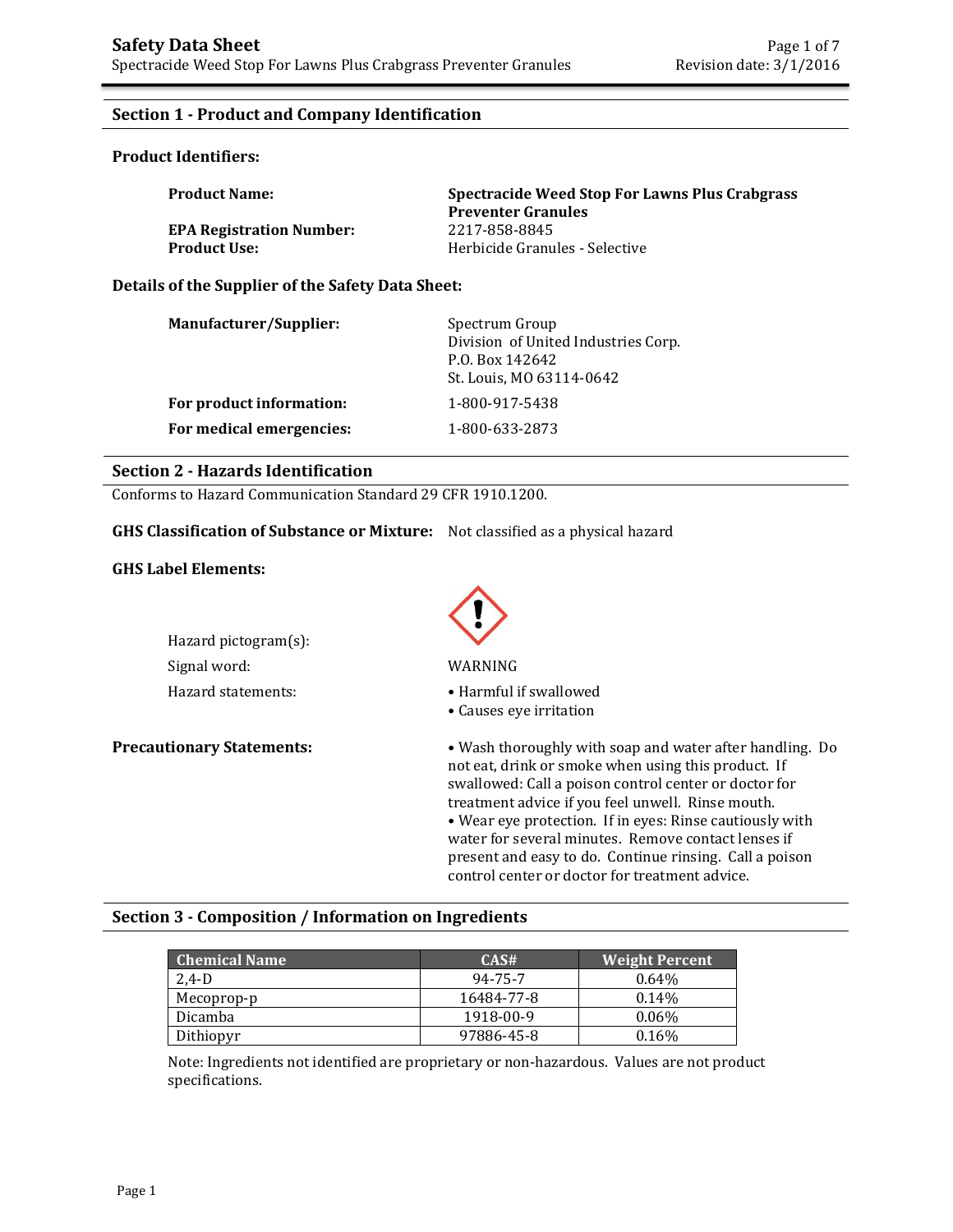# **Eye contact: Exercise 3** Hold eye open and rinse slowly and gently with water for 15-20 minutes. Remove contact lenses, if present, after the first 5 minutes, then continue rinsing. Call a poison control center or doctor for treatment advice. **Skin contact:** No special requirements **Inhalation:** No special requirements **Ingestion:** Call a poison control center or doctor immediately for treatment advice. Have person sip water if able to swallow. Do not induce vomiting unless told to do so by a poison control center or doctor. Do not give anything by mouth to an unconscious person. **Notes to physician:** None **General advice:** If you feel unwell, seek medical advice (show the label where possible). Ensure that medical personnel are aware of the material(s) involved, and take precautions to protect themselves. Keep out of reach of children.

### **Section 4 - First Aid Measures**

### **Section 5 - Fire Fighting Measures**

| <b>Flammable properties:</b>                   | Not flammable by OSHA criteria.                                                                                                                                                                                                              |
|------------------------------------------------|----------------------------------------------------------------------------------------------------------------------------------------------------------------------------------------------------------------------------------------------|
| Suitable extinguishing media:                  | Water fog, foam, $CO2$ , dry chemical                                                                                                                                                                                                        |
| Unsuitable extinguishing media:                | Not available                                                                                                                                                                                                                                |
| Specific hazards arising from the<br>chemical: | Container may melt and leak in heat of fire. Do not allow<br>run-off from firefighting to enter drains or water courses.                                                                                                                     |
| Protective equipment for firefighters:         | Firefighters should wear full protective clothing including<br>self-contained breathing apparatus.                                                                                                                                           |
| <b>Hazardous combustion products:</b>          | None known                                                                                                                                                                                                                                   |
| Sensitivity to mechanical impact:              | None known                                                                                                                                                                                                                                   |
| <b>Explosion data:</b>                         | Not available                                                                                                                                                                                                                                |
| Sensitivity to static discharge:               | Not available                                                                                                                                                                                                                                |
| <b>Personal precautions:</b>                   | Keep unnecessary personnel away. Do not touch or walk<br>through spilled material. Do not touch damaged containers<br>or spilled material unless wearing appropriate protective<br>clothing. Keep people away from and upwind of spill/leak. |

### **Section 6 - Accidental Release Measures**

| <b>Personal precautions:</b>      | Remove all sources of ignition. Wear personal protective<br>equipment. Wash thoroughly after handling.                                               |
|-----------------------------------|------------------------------------------------------------------------------------------------------------------------------------------------------|
| For emergency responders:         | If specialized clothing is required to deal with the spillage,<br>take note of any information in Section 8 on suitable and<br>unsuitable materials. |
| <b>Environmental precautions:</b> | Avoid dispersal of spilled material and runoff and contact<br>with soil, waterways, drains and sewers.                                               |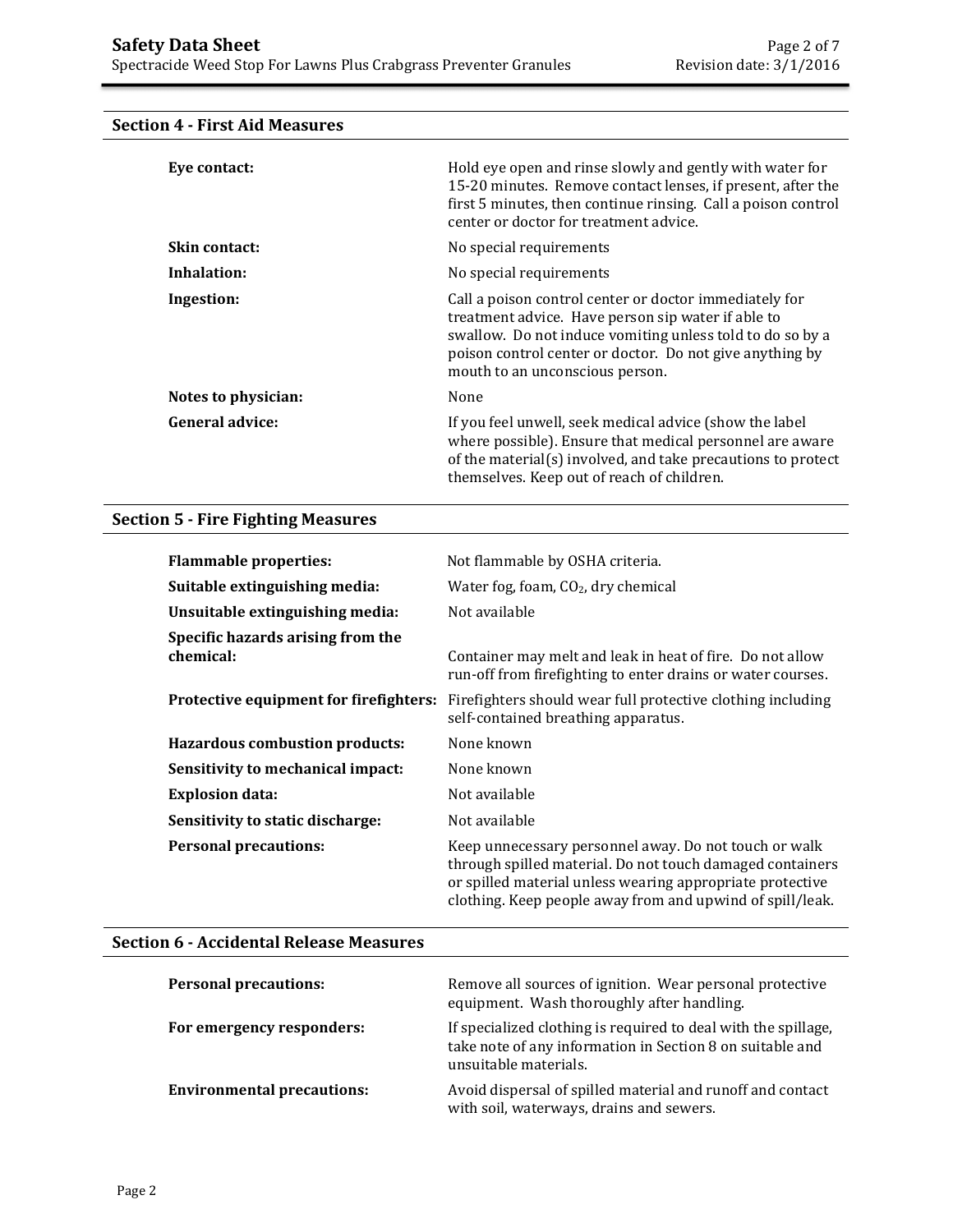| <b>Methods for containment and</b><br>cleaning up: | Stop leak if without risk. Move containers from spill area.<br>Before attempting clean up, refer to hazard data given<br>above. Small spills may be absorbed with earth, sand or<br>absorbent material swept up and placed in suitable,<br>covered, and labeled containers. Prevent large spills from<br>entering sewers or waterways. Contact emergency<br>services and supplier for advice. Never return spills in<br>original containers for re-use. |
|----------------------------------------------------|---------------------------------------------------------------------------------------------------------------------------------------------------------------------------------------------------------------------------------------------------------------------------------------------------------------------------------------------------------------------------------------------------------------------------------------------------------|
| <b>Section 7 - Handling and Storage</b>            |                                                                                                                                                                                                                                                                                                                                                                                                                                                         |
| Precautions for safe handling:                     | Put on appropriate personal protective equipment (see<br>Section 8). Do not use near heat, open flame or any other<br>ignition source. Take measures to prevent the buildup of<br>electrostatic charge. Avoid contact with skin, eyes and<br>clothing. Use an appropriate respirator when adequate<br>ventilation is not available. Avoid breathing vapors or<br>spray mists of the product.                                                            |
| Storage:                                           | Store product in a cool, dry place, out of reach of children.<br>Keep container closed when not in use. Keep away from<br>food, drink and animal feedingstuffs. Keep tightly closed.<br>Non-refillable container. Do not reuse or refill this<br>container. Place in trash or offer for recycling if available.                                                                                                                                         |

## **Section 8 - Exposure Controls / Personal Protection**

## **Exposure guidelines:**

| <b>Components with Occupational Exposure Limits</b>        |            |                        |  |     |                 |     |                 |
|------------------------------------------------------------|------------|------------------------|--|-----|-----------------|-----|-----------------|
|                                                            |            | <b>Exposure Limits</b> |  |     |                 |     |                 |
| <b>ACGIH TLV</b><br><b>OSHA PEL</b><br><b>Supplier OEL</b> |            |                        |  |     |                 |     |                 |
| <b>Chemical name</b>                                       |            | $mg/m^3$<br>ppm        |  | ppm | $mg/m^3$        | ppm | $mg/m^3$        |
| $2,4-D$                                                    | <b>TWA</b> | Not established        |  |     | Not established |     | Not established |
| Mecoprop-p                                                 | <b>TWA</b> | Not established        |  |     | Not established |     | Not established |
| Dicamba                                                    | <b>TWA</b> | Not established        |  |     | 0.5             |     | 0.5             |
| Dithiopyr                                                  | <b>TWA</b> | Not listed             |  |     | Not listed      |     | 0.25            |

**Engineering controls: Controls: General ventilation normally adequate.** 

### **Personal protective equipment:**

| <b>Eye/Face protection:</b>            | During application, prevent entry into eyes. Wear safety<br>glasses with side shields if using in large applications.                                                                 |
|----------------------------------------|---------------------------------------------------------------------------------------------------------------------------------------------------------------------------------------|
| Skin and body protection:              | Handlers should wear long-sleeved shirt and long pants,<br>shoes plus socks, and chemical-resistant gloves made of<br>any waterproof material.                                        |
| <b>Respiratory protection:</b>         | Where exposure guideline levels may be exceeded, use an<br>approved NIOSH respirator.                                                                                                 |
| <b>General hygiene considerations:</b> | Handle in accordance with good industrial hygiene and<br>safety practice. When using, do not eat or drink. Wash<br>hands before breaks and immediately after handling the<br>product. |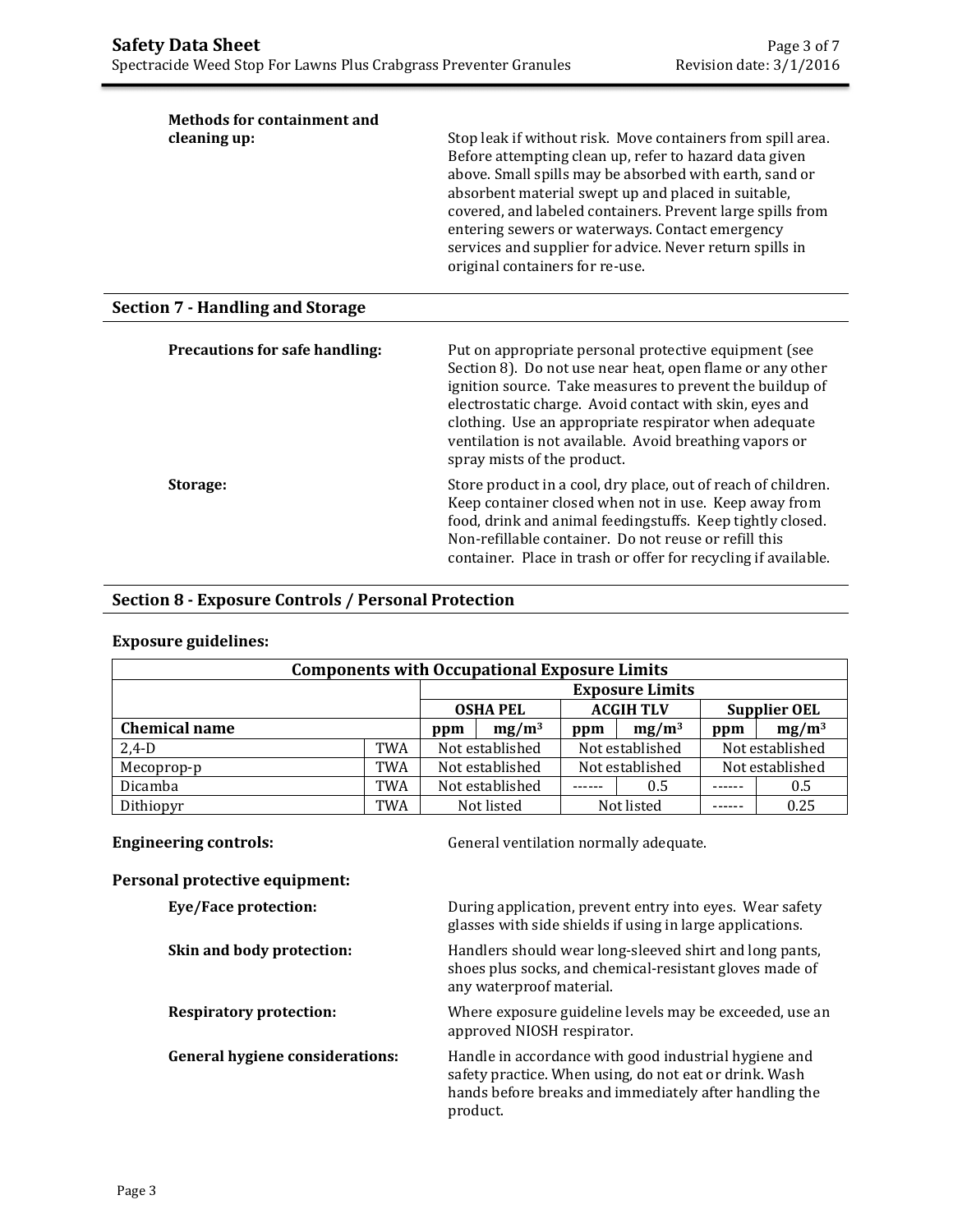# **Section 9 - Physical & Chemical Properties**

| Appearance:                                        | Granular           |
|----------------------------------------------------|--------------------|
| Color:                                             | Tan to brown       |
| <b>Physical state:</b>                             | Solid              |
| Odor:                                              | Amine              |
| Odor threshold:                                    | No data available  |
| pH:                                                | N/A                |
| <b>Melting point:</b>                              | No data available  |
| Freezing point:                                    | No data available  |
| <b>Boiling point:</b>                              | No data available  |
| <b>Flash point:</b>                                | N/A                |
| <b>Evaporation rate:</b>                           | No data available  |
| Flammability limits in air,<br>lower, % by volume: | No data available  |
| Flammability limits in air,<br>upper, % by volume: | No data available  |
| Vapor pressure:                                    | No data available  |
| Vapor density:                                     | No data available  |
| <b>Bulk density:</b>                               | 32                 |
| <b>Octanol/water coefficient:</b>                  | No data available  |
| Auto-ignition temperature:                         | No data available  |
| <b>Decomposition temperature:</b>                  | No data available  |
| Solubility:                                        | Insoluble in water |
| % Volatile organic compounds:                      | $\Omega$           |
|                                                    |                    |

## **Section 10 - Chemical Stability & Reactivity Information**

# **Reactivity**

| Conditions to avoid:<br>Incompatible materials:          | Do not mix with other chemicals.<br>Avoid strong oxidizers. |
|----------------------------------------------------------|-------------------------------------------------------------|
| <b>Chemical stability</b><br><b>Product stability:</b>   | Stable under recommended storage conditions.                |
| <b>Other</b><br><b>Hazardous decomposition products:</b> | None known                                                  |
| <b>Possibility of hazardous reactions:</b>               | Hazardous polymerization does not occur.                    |
| <b>Section 11 - Toxicological Information</b>            |                                                             |

| <b>Primary eye irritation:</b> | Causes moderate eve irritation (EPA tox. category III) |
|--------------------------------|--------------------------------------------------------|
| Primary skin irritation:       | May cause skin irritation (EPA tox. category III)      |
| Acute dermal:                  | $LD_{50}$ > 2000 mg/kg (EPA tox. category III)         |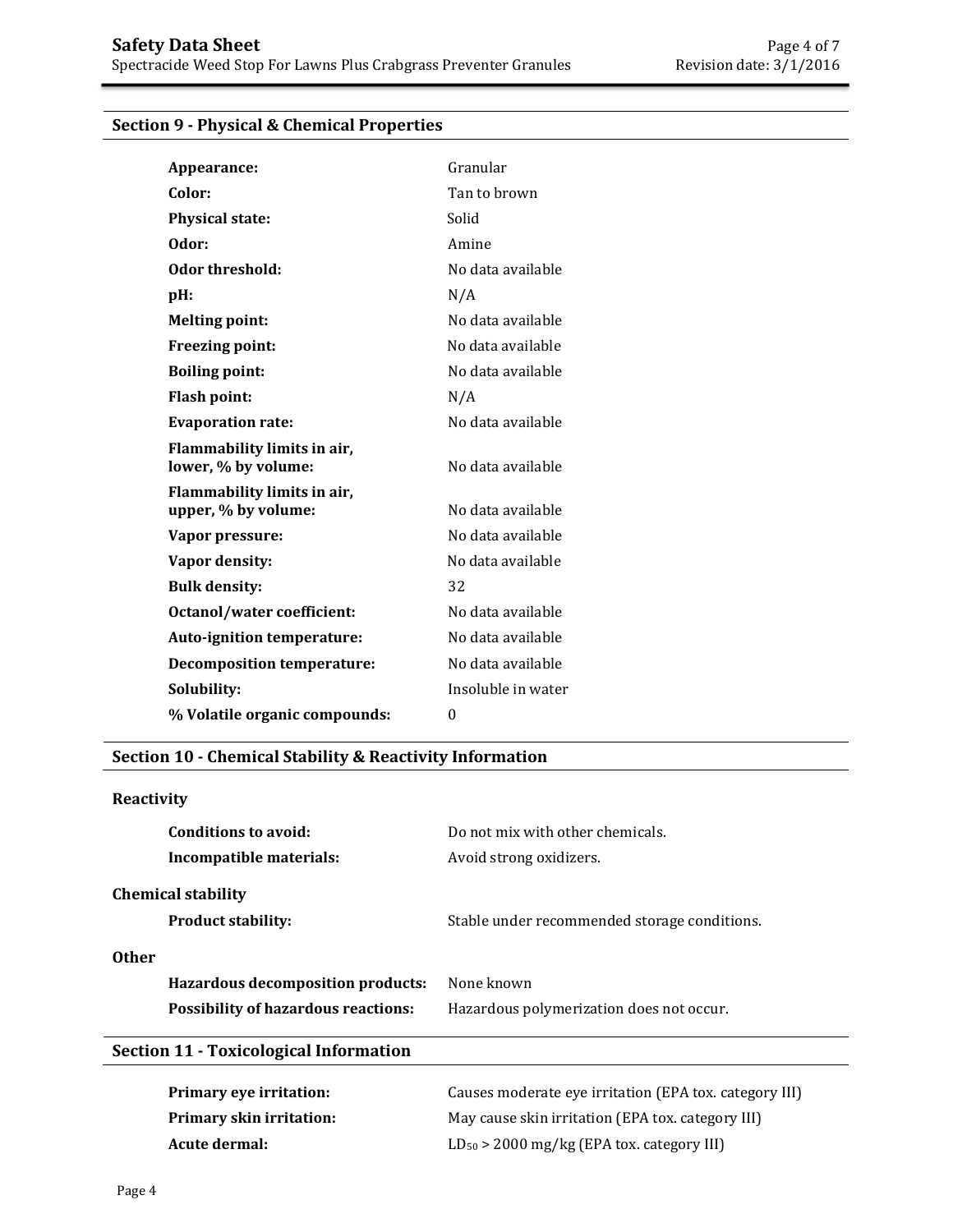| Acute inhalation:     | $LC_{50}$ > 2 mg/L (EPA tox. category IV)     |  |
|-----------------------|-----------------------------------------------|--|
| Acute oral:           | $LD_{50}$ > 500 mg/kg (EPA tox. category III) |  |
| Sensitization:        | Not a skin sensitizer.                        |  |
| Chronic effects:      | No data available                             |  |
| Carcinogenicity:      | No data available                             |  |
| <b>Mutagenicity:</b>  | No data available                             |  |
| Reproductive effects: | No data available                             |  |
| Teratogenicity:       | No data available                             |  |
| Ecotoxicity:          | No data available                             |  |

## **Section 12 - Ecological Information**

| <b>Environmental effects:</b>           | No data available           |
|-----------------------------------------|-----------------------------|
| <b>Aquatic toxicity:</b>                | Toxic to aquatic organisms. |
| Persistence / degradability:            | No data available           |
| <b>Bioaccumulation / accumulation:</b>  | No data available           |
| <b>Partition coefficient:</b>           | No data available           |
| <b>Mobility in environmental media:</b> | No data available           |
| <b>Chemical fate information:</b>       | No data available           |

## **Section 13 - Disposal Considerations**

| Waste codes:                  | Not available                                          |
|-------------------------------|--------------------------------------------------------|
| <b>Disposal instructions:</b> | Dispose in accordance with all applicable regulations. |
| Waste from residues/unused    |                                                        |
| products:                     | Not available                                          |
| Contaminated packaging:       | Not available                                          |

## **Section 14 - Transportation Information**

| <b>U.S. Department of Transportation</b><br>(DOT): | Not regulated                                                                                                           |  |
|----------------------------------------------------|-------------------------------------------------------------------------------------------------------------------------|--|
| <b>IATA:</b>                                       |                                                                                                                         |  |
| For quantities $<$ 5kg/5L ship as:                 | Not regulated                                                                                                           |  |
| For quantities $\geq$ 5kg/5L ship as:              | UN3077, Environmentally Hazardous Substance, Solid,<br>N.O.S., (Dithiopyr), Marine Pollutant, Limited Quantity, 9,<br>Ш |  |
| IMDG:                                              |                                                                                                                         |  |
| For quantities $<$ 5kg/5L ship as:                 | Not regulated                                                                                                           |  |
| For quantities $\geq$ 5kg/5L ship as:              | UN3077, Environmentally Hazardous Substance, Solid,<br>N.O.S., (Dithiopyr), Marine Pollutant, Limited Quantity, 9,<br>Ш |  |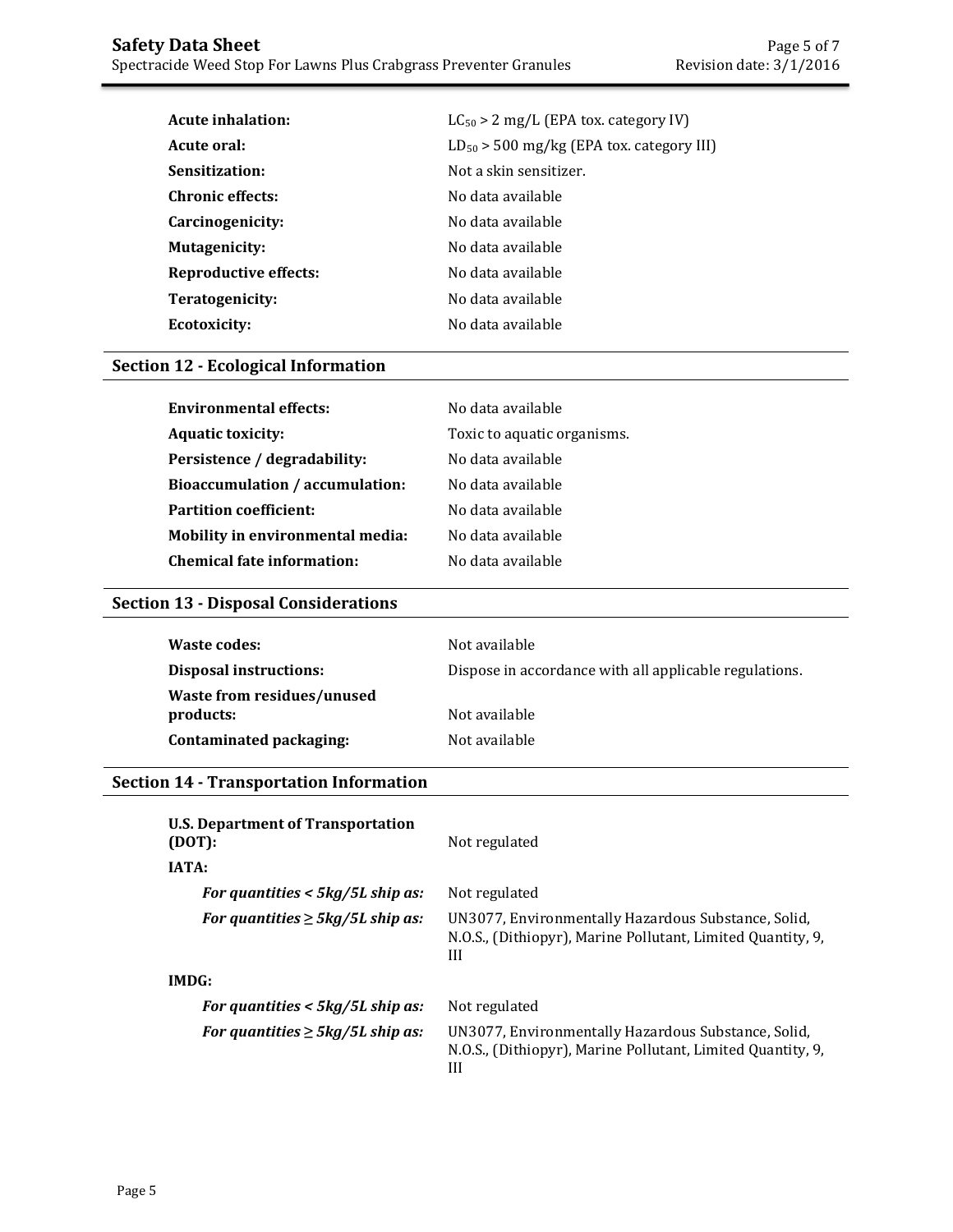# **Section 15 - Regulatory Information**

|             | <b>Administration (OSHA):</b>                                                                                                                                                                                                                                                                                                                                                                                                                                                                                                                                                                                                                                                                                                                                                                                                                                                                                                       | 29 CFR 1910.1200 hazardous chemical<br><b>Occupational Safety and Health</b>                                                                                                                                                                                                   | N <sub>0</sub>                                                                                                                                                                                                                                                                                                                                                                                                        |
|-------------|-------------------------------------------------------------------------------------------------------------------------------------------------------------------------------------------------------------------------------------------------------------------------------------------------------------------------------------------------------------------------------------------------------------------------------------------------------------------------------------------------------------------------------------------------------------------------------------------------------------------------------------------------------------------------------------------------------------------------------------------------------------------------------------------------------------------------------------------------------------------------------------------------------------------------------------|--------------------------------------------------------------------------------------------------------------------------------------------------------------------------------------------------------------------------------------------------------------------------------|-----------------------------------------------------------------------------------------------------------------------------------------------------------------------------------------------------------------------------------------------------------------------------------------------------------------------------------------------------------------------------------------------------------------------|
|             |                                                                                                                                                                                                                                                                                                                                                                                                                                                                                                                                                                                                                                                                                                                                                                                                                                                                                                                                     | <b>CERCLA (Superfund) reportable</b>                                                                                                                                                                                                                                           |                                                                                                                                                                                                                                                                                                                                                                                                                       |
|             | quantity:                                                                                                                                                                                                                                                                                                                                                                                                                                                                                                                                                                                                                                                                                                                                                                                                                                                                                                                           |                                                                                                                                                                                                                                                                                | Not available                                                                                                                                                                                                                                                                                                                                                                                                         |
|             | <b>Hazard categories</b>                                                                                                                                                                                                                                                                                                                                                                                                                                                                                                                                                                                                                                                                                                                                                                                                                                                                                                            |                                                                                                                                                                                                                                                                                |                                                                                                                                                                                                                                                                                                                                                                                                                       |
|             |                                                                                                                                                                                                                                                                                                                                                                                                                                                                                                                                                                                                                                                                                                                                                                                                                                                                                                                                     |                                                                                                                                                                                                                                                                                | <b>Superfund Amendments and Reauthorization Act of 1986 (SARA):</b>                                                                                                                                                                                                                                                                                                                                                   |
|             | Fire Hazard                                                                                                                                                                                                                                                                                                                                                                                                                                                                                                                                                                                                                                                                                                                                                                                                                                                                                                                         | Immediate Hazard<br>Delayed Hazard<br>Pressure Hazard<br>Reactivity Hazard                                                                                                                                                                                                     | N <sub>0</sub><br>No<br>N <sub>0</sub><br>N <sub>0</sub><br>N <sub>0</sub>                                                                                                                                                                                                                                                                                                                                            |
|             |                                                                                                                                                                                                                                                                                                                                                                                                                                                                                                                                                                                                                                                                                                                                                                                                                                                                                                                                     | <b>Section 302 extremely hazardous</b>                                                                                                                                                                                                                                         |                                                                                                                                                                                                                                                                                                                                                                                                                       |
|             | Substance:                                                                                                                                                                                                                                                                                                                                                                                                                                                                                                                                                                                                                                                                                                                                                                                                                                                                                                                          |                                                                                                                                                                                                                                                                                | No                                                                                                                                                                                                                                                                                                                                                                                                                    |
|             |                                                                                                                                                                                                                                                                                                                                                                                                                                                                                                                                                                                                                                                                                                                                                                                                                                                                                                                                     | Section 311 hazardous chemical:                                                                                                                                                                                                                                                | N <sub>0</sub>                                                                                                                                                                                                                                                                                                                                                                                                        |
|             | <b>Clean Air Act (CAA):</b>                                                                                                                                                                                                                                                                                                                                                                                                                                                                                                                                                                                                                                                                                                                                                                                                                                                                                                         |                                                                                                                                                                                                                                                                                | Not available                                                                                                                                                                                                                                                                                                                                                                                                         |
|             | <b>Clean Water Act (CWA):</b>                                                                                                                                                                                                                                                                                                                                                                                                                                                                                                                                                                                                                                                                                                                                                                                                                                                                                                       |                                                                                                                                                                                                                                                                                | Not available                                                                                                                                                                                                                                                                                                                                                                                                         |
|             | <b>State regulations:</b>                                                                                                                                                                                                                                                                                                                                                                                                                                                                                                                                                                                                                                                                                                                                                                                                                                                                                                           |                                                                                                                                                                                                                                                                                | None                                                                                                                                                                                                                                                                                                                                                                                                                  |
|             | <b>FIFRA labeling:</b>                                                                                                                                                                                                                                                                                                                                                                                                                                                                                                                                                                                                                                                                                                                                                                                                                                                                                                              |                                                                                                                                                                                                                                                                                | This chemical is a pesticide product registered by the Environmental Protection<br>Agency and is subject to certain labeling requirements under federal pesticide law.<br>These requirements differ from the classification criteria and hazard information<br>required for safety data sheets, and for workplace non-pesticide chemicals.<br>Following is the hazard information as required on the pesticide label: |
|             | Signal word:                                                                                                                                                                                                                                                                                                                                                                                                                                                                                                                                                                                                                                                                                                                                                                                                                                                                                                                        | <b>CAUTION</b>                                                                                                                                                                                                                                                                 |                                                                                                                                                                                                                                                                                                                                                                                                                       |
|             | Precautionary<br>statements:                                                                                                                                                                                                                                                                                                                                                                                                                                                                                                                                                                                                                                                                                                                                                                                                                                                                                                        | Causes moderate eye irritation. Harmful if absorbed through skin or if swallowed.<br>Avoid contact with skin, eyes or clothing. Handlers should wear long-sleeved shirt<br>and long pants, shoes plus socks, and chemical-resistant gloves made of any<br>waterproof material. |                                                                                                                                                                                                                                                                                                                                                                                                                       |
|             | This product is toxic to fish and aquatic invertebrates and may adversely affect non-<br>target plants. To protect the environment, do not allow pesticide to enter or run off<br>into storm drains, drainage ditches, gutters or surface waters. Applying this product<br>in calm weather when rain is not predicted for the next 24 hours will help ensure<br>that wind or rain does not blow or wash pesticide off treatment area. Rinsing<br>application equipment over the treated area will help avoid runoff to water bodies<br>or drainage systems. This chemical has properties and characteristics associated<br>with chemicals detected in groundwater. The use of this chemical in areas where<br>soils are permeable, particularly where the water table is shallow, may result in<br>groundwater contamination. Application around a cistern or well may result in<br>contamination of drinking water or groundwater. |                                                                                                                                                                                                                                                                                |                                                                                                                                                                                                                                                                                                                                                                                                                       |
|             | <b>Notification status:</b>                                                                                                                                                                                                                                                                                                                                                                                                                                                                                                                                                                                                                                                                                                                                                                                                                                                                                                         |                                                                                                                                                                                                                                                                                | All ingredients of this product are listed or are excluded from listing on the U.S.<br>Toxic Substances Control Act (TSCA) Chemical Substance Inventory.                                                                                                                                                                                                                                                              |
|             | California Prop. 65:                                                                                                                                                                                                                                                                                                                                                                                                                                                                                                                                                                                                                                                                                                                                                                                                                                                                                                                |                                                                                                                                                                                                                                                                                | This product does not contain any chemicals known to the state of California to<br>cause cancer, birth defects or any other reproductive harm.                                                                                                                                                                                                                                                                        |
| Disclaimer: |                                                                                                                                                                                                                                                                                                                                                                                                                                                                                                                                                                                                                                                                                                                                                                                                                                                                                                                                     |                                                                                                                                                                                                                                                                                | Information contained herein was obtained from sources considered technically<br>accurate and reliable. While every effort has been made to ensure full disclosure of                                                                                                                                                                                                                                                 |